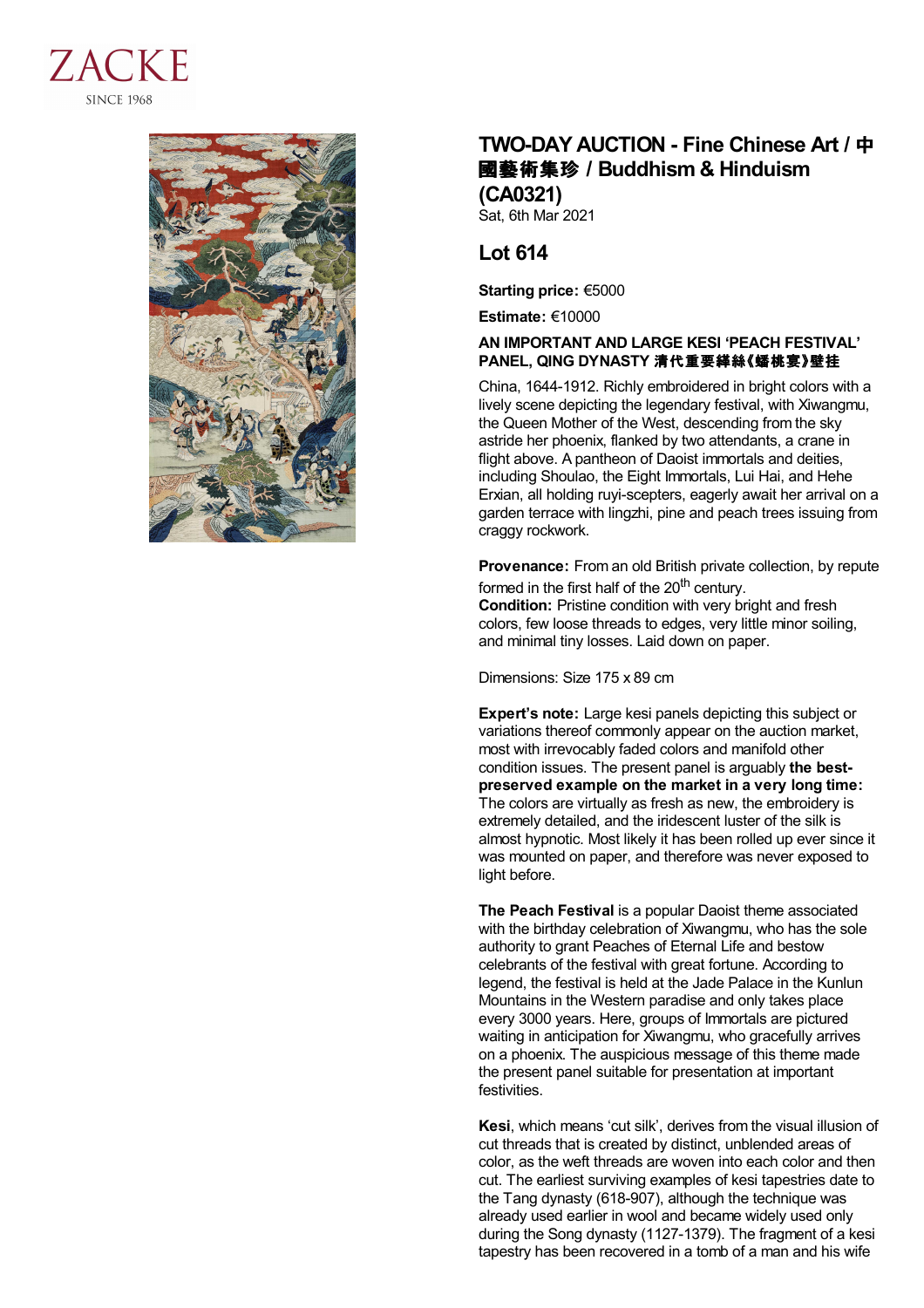in Dulan, Qinghai province, who died in 633 and 688 respectively, and another also excavated in Dulan, was included in the exhibition "China, Dawn of a Golden Age" at the Metropolitan Museum of Art, New York, 2005, cat. no. 245.

During the Ming dynasty (1368-1644), kesi panels enjoyed a rise in popularity and thrived under the Qing emperors. Early in the Qing dynasty (1644-1911) official weaving workshops were established both in the Palace and in the cities of Jiangning, Suzhou and Hangzhou, in order to cater to the Court's increasing demand for palace and temple furnishings, clothing and presentation silks for civil and military officials. Specialized centers of production soon developed around this area, such as the city of Wenzhou, Zhenjiang province, which became particularly famous for its luxurious kesi tapestries.

Literature comparison: A closely related silk kesi panel with a similar bright red sky in the collection of the Palace Museum, Beijing, is illustrated in Zhongguo Meishu Quanji - Gongyi Meishu Bian, vol. 7, Beijing, 1987, pl. 180, where it is dated to the Qing Dynasty. A slightly larger kesi panel depicting the Peach Festival, from the Liaoning Provincial Museum, Shenyang, was included in the Hong Kong Oriental Ceramic Society exhibition Heaven's Embroidered Cloths, One Thousand Years of Chinese Textiles, Hong Kong Museum of Art, Hong Kong, 1995, cat. no. 119. Compare also a kesi panel depicting Xiwangmu being greeted by female Immortals in the National Palace Museum, Taipei, included in the exhibition Masterpieces of Chinese Silk Tapestry and Embroidery in the National Palace Museum, Taipei, 1998, cat. no. 21.

Auction result comparison: Compare with a closely related kesi panel, **depicting the same subject on a similar red ground**, at Christie's New York in Fine Chinese Ceramics and Works of Art on 22-23 March 2012, lot 1627, **sold for USD 40,000**, and another at Christie's New York in Fine Chinese Ceramics and Works of Art on 14-15 September 2017, lot 943, **sold for USD 56,250**. Compare also with a larger kesi textile, dated to the late Ming to early Qing dynasty, at Sotheby's Hong Kong in Important Chinese Art on 11 July 2020, lot 3637, **sold for HKD 1,000,000**.

## 清代重要緙絲《蟠桃宴》壁挂

中國,1644-1912年。絲綫鮮艷,生動地描繪了傳說中的蟠桃盛 會。西王母騎在鳳凰上從天而降,兩側是侍從,頭上仙鶴飛舞。 壽老、八仙、劉海以及和合二仙都在露臺上急切地等待著西王 母的到來,四周可見靈芝、松樹和桃花樹。

來源:英國私人老收藏,據説購於二十世紀上半葉。 品相:原始狀態,色彩依然非常鮮豔,邊緣絲綫輕微鬆動,輕微 污漬,缺損極小,裱在紙上。

尺寸:175 x 89 厘米

專家注釋**:** 描繪此主題的大型緙絲壁挂出現在拍賣市場上的, 大多數帶有不可避免的褪色和其他各種問題。當前的壁挂可以 說是很長一段時間以來市場上保存最完好的:顏色幾乎與新的 一樣新鮮,刺繡非常細緻。 自從將其裝裱在紙上以來,很可能是 將其捲起,因此以前從未暴露在日光下。

緙絲,又稱刻絲,是中國傳統的一種絲織品,其特色是以緙織方 式織造,緯線並不橫貫全幅,而僅在需要處與經線交織。尚存的 最早的緙絲壁挂實例可追溯到唐朝(618-907),開始將此技法 用於絲織品。南宋時期緙絲得到廣泛使用。緙絲壁挂曾在青海 省都蘭墳墓中被發現。在紐約大都會博物館2005年的展